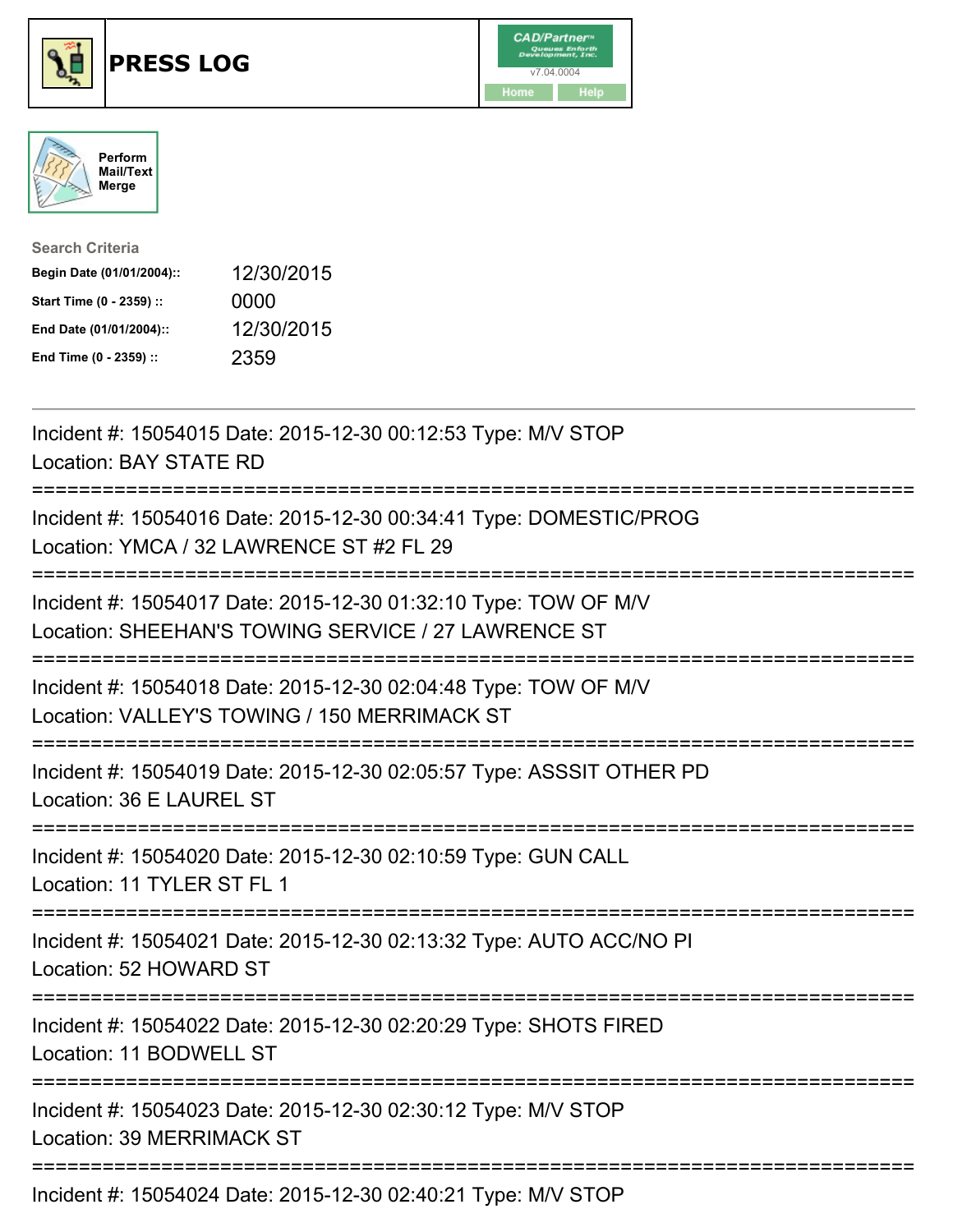Location: ESSEX ST & OXFORD ST =========================================================================== Incident #: 15054025 Date: 2015-12-30 03:06:27 Type: MEDIC SUPPORT Location: 61 CAMBRIDGE ST FL 1 =========================================================================== Incident #: 15054026 Date: 2015-12-30 03:38:44 Type: TOW OF M/V Location: COADY'S TOWING SERVICE / 139 MARSTON ST =========================================================================== Incident #: 15054027 Date: 2015-12-30 03:40:21 Type: DISTURBANCE Location: 7-ELEVEN / 360 BROADWAY =========================================================================== Incident #: 15054028 Date: 2015-12-30 04:39:05 Type: ALARMS Location: OLIVER SCHOOL / 183 HAVERHILL ST =========================================================================== Incident #: 15054029 Date: 2015-12-30 04:47:12 Type: SHOTS FIRED Location: 60 OLIVE AV =========================================================================== Incident #: 15054030 Date: 2015-12-30 04:59:23 Type: NEIGHBOR PROB Location: 572 ESSEX ST #3A =========================================================================== Incident #: 15054031 Date: 2015-12-30 05:45:45 Type: HIT & RUN M/V Location: BERKELEY ST & BRUCE ST =========================================================================== Incident #: 15054032 Date: 2015-12-30 05:49:07 Type: MEDIC SUPPORT Location: 197 WEST ST FL 2 =========================================================================== Incident #: 15054033 Date: 2015-12-30 06:04:54 Type: M/V STOP Location: FRANKLIN ST & HAVERHILL ST =========================================================================== Incident #: 15054034 Date: 2015-12-30 06:05:29 Type: STOL/MV/PAS Location: 10 MARGIN ST =========================================================================== Incident #: 15054035 Date: 2015-12-30 06:14:18 Type: ALARMS Location: BRODIE INDUSTRIAL TRUCKS / 10 BALLARD RD =========================================================================== Incident #: 15054036 Date: 2015-12-30 06:17:23 Type: STOL/MV/PAS Location: 51 EXCHANGE ST =========================================================================== Incident #: 15054037 Date: 2015-12-30 06:22:03 Type: ABAND MV Location: 5 KENT ST =========================================================================== Incident #: 15054038 Date: 2015-12-30 07:22:39 Type: PARK & WALK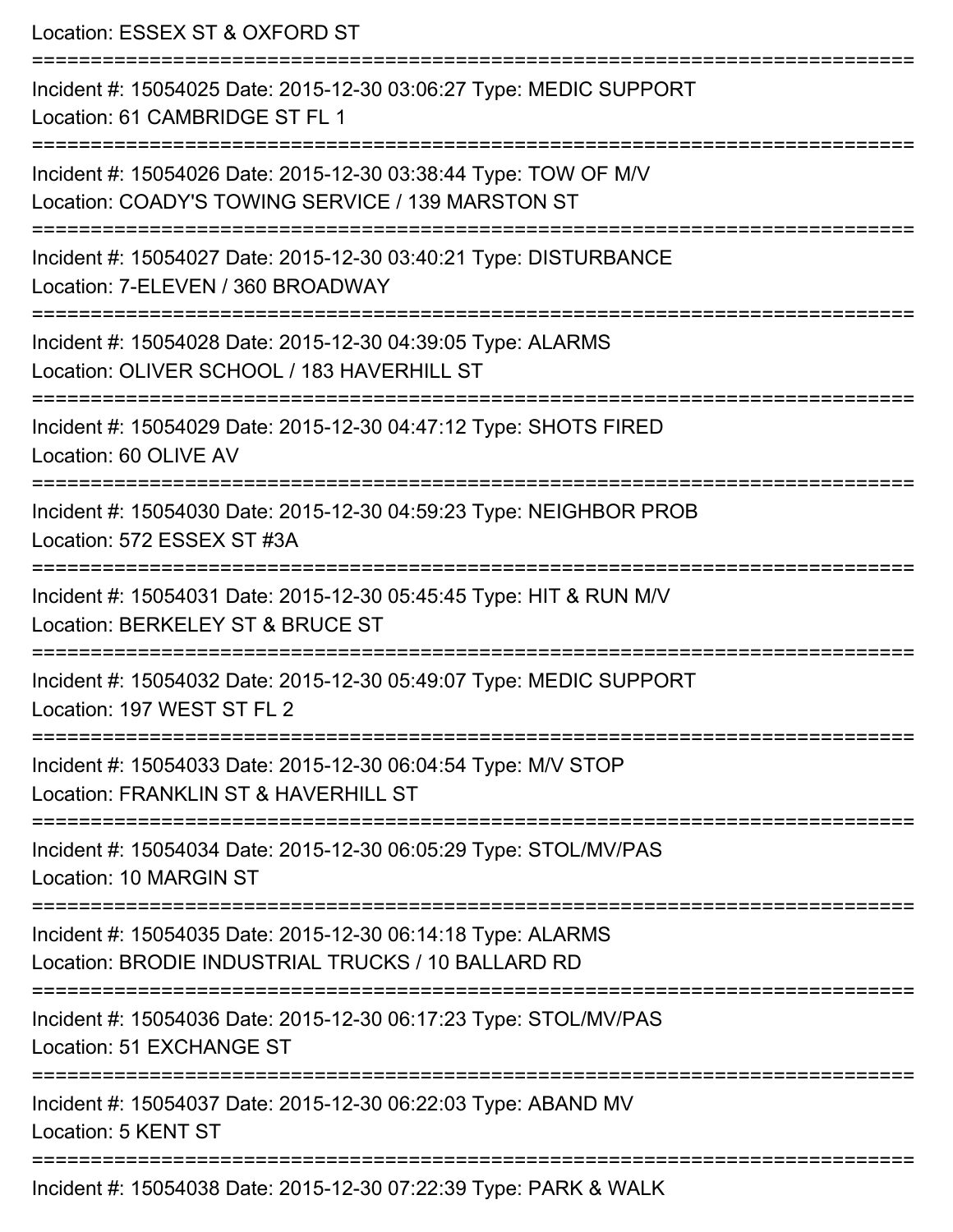| Incident #: 15054039 Date: 2015-12-30 07:50:51 Type: 209A/SERVE<br>Location: 7 CLINTON CT              |
|--------------------------------------------------------------------------------------------------------|
| Incident #: 15054040 Date: 2015-12-30 07:51:56 Type: STOL/MV/PAS<br>Location: 5 KENT ST                |
| Incident #: 15054041 Date: 2015-12-30 08:01:13 Type: 209A/SERVE<br>Location: 121 WEST ST               |
| Incident #: 15054042 Date: 2015-12-30 08:08:53 Type: 209A/SERVE<br>Location: 5 HALLENAN AV             |
| Incident #: 15054043 Date: 2015-12-30 08:16:45 Type: B&E/MV/PAST<br>Location: APPLETON ST & METHUEN ST |
| Incident #: 15054044 Date: 2015-12-30 08:28:44 Type: TOW/REPOSSED<br>Location: 30. SHERIDAN ST         |
| Incident #: 15054045 Date: 2015-12-30 08:47:45 Type: DISTURBANCE<br>Location: 77 S UNION ST #315       |
| Incident #: 15054046 Date: 2015-12-30 08:50:00 Type: STOL/MV/PAS<br>Location: BUTLER ST & WARREN ST    |
| Incident #: 15054047 Date: 2015-12-30 08:58:46 Type: MV/BLOCKING<br>Location: 1 W LOWELL ST            |
| Incident #: 15054048 Date: 2015-12-30 09:15:51 Type: STOL/MV/PAS<br>Location: 368 WATER ST             |
| Incident #: 15054049 Date: 2015-12-30 09:34:02 Type: 209A/SERVE<br>Location: 121 WEST ST               |
| Incident #: 15054050 Date: 2015-12-30 09:39:58 Type: COURT DOC SERVE<br>Location: 92 BROADWAY          |
| Incident #: 15054051 Date: 2015-12-30 09:47:08 Type: SUS PERS/MV<br>Location: 36 OHIO AV               |
| Incident #: 15054052 Date: 2015-12-30 09:58:35 Type: B&E/MV/PAST                                       |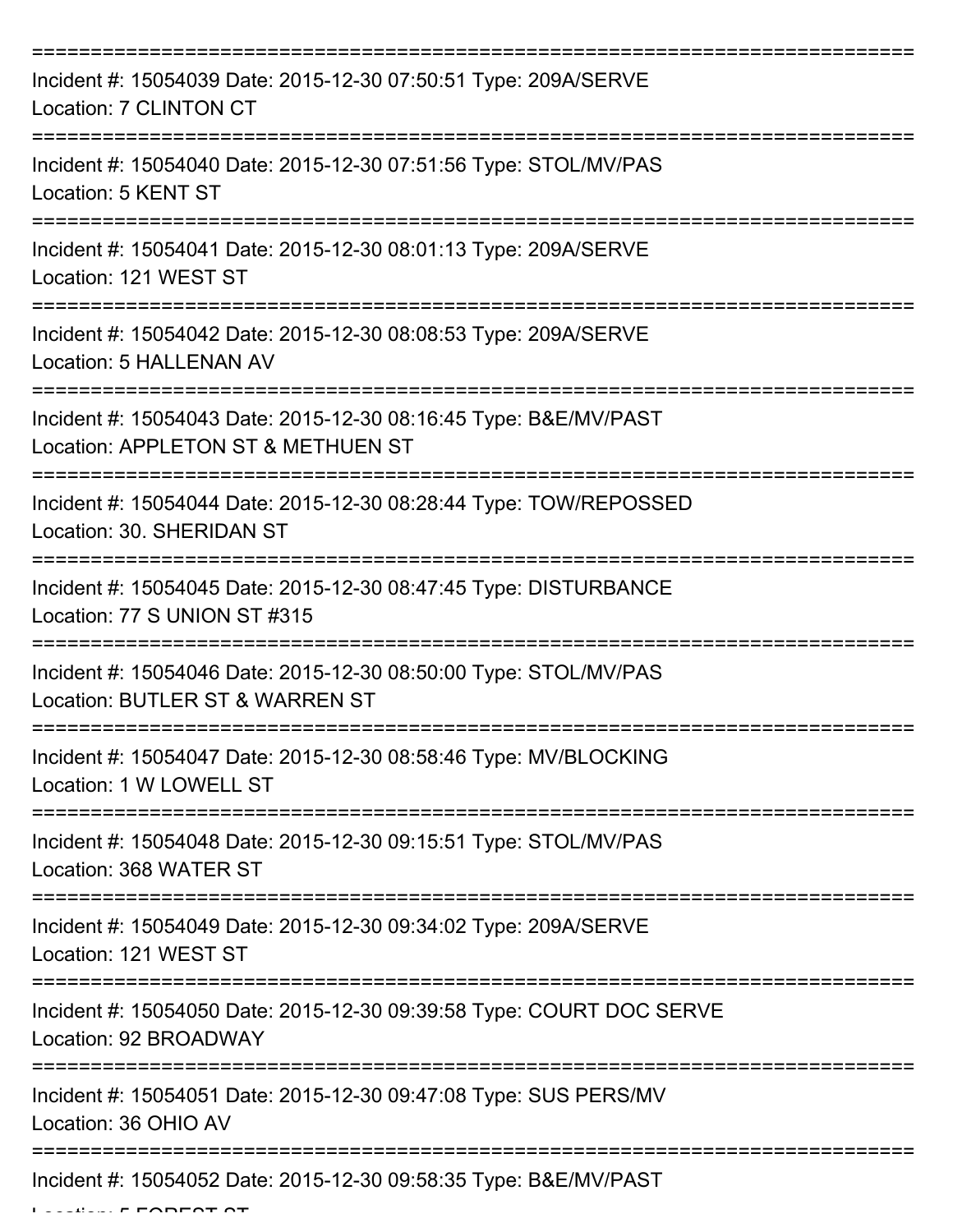| Incident #: 15054053 Date: 2015-12-30 10:32:31 Type: ALARM/BURG<br>Location: FRIDA RESD / 25 PLEASANT PL        |
|-----------------------------------------------------------------------------------------------------------------|
| Incident #: 15054054 Date: 2015-12-30 10:34:11 Type: MEDIC SUPPORT<br>Location: 38 LEBANON ST #A                |
| Incident #: 15054055 Date: 2015-12-30 10:36:14 Type: RECOV/STOL/MV<br>Location: 63 AMES ST                      |
| Incident #: 15054056 Date: 2015-12-30 10:41:31 Type: 209A/SERVE<br>Location: 317 S BROADWAY                     |
| Incident #: 15054057 Date: 2015-12-30 10:51:18 Type: COURT DOC SERVE<br>Location: 207 CRAWFORD ST               |
| Incident #: 15054058 Date: 2015-12-30 10:55:36 Type: INVEST CONT<br>Location: CENTRAL BRIDGE / 0 MERRIMACK ST   |
| Incident #: 15054059 Date: 2015-12-30 10:59:37 Type: 209A/SERVE<br>Location: 138 S UNION ST                     |
| Incident #: 15054060 Date: 2015-12-30 11:01:55 Type: LOST PROPERTY<br>Location: 97 MT VERNON ST                 |
| Incident #: 15054061 Date: 2015-12-30 11:08:19 Type: COURT DOC SERVE<br>Location: 73 JACKSON ST                 |
| Incident #: 15054062 Date: 2015-12-30 11:17:04 Type: STOL/MV/PAS<br>Location: 250 S BROADWAY                    |
| Incident #: 15054063 Date: 2015-12-30 11:21:38 Type: AUTO ACC/NO PI<br>Location: BRUCE ST & JACKSON ST          |
| Incident #: 15054064 Date: 2015-12-30 11:28:02 Type: MV/BLOCKING<br>Location: 99 BRADFORD ST                    |
| Incident #: 15054065 Date: 2015-12-30 11:45:04 Type: ALARM/BURG<br>Location: BELLESINI ACADEMY / 94 BRADFORD ST |
| Incident #: 15054066 Date: 2015-12-30 11:48:48 Type: COURT DOC SERVE                                            |

Location: 25 MADETONI ET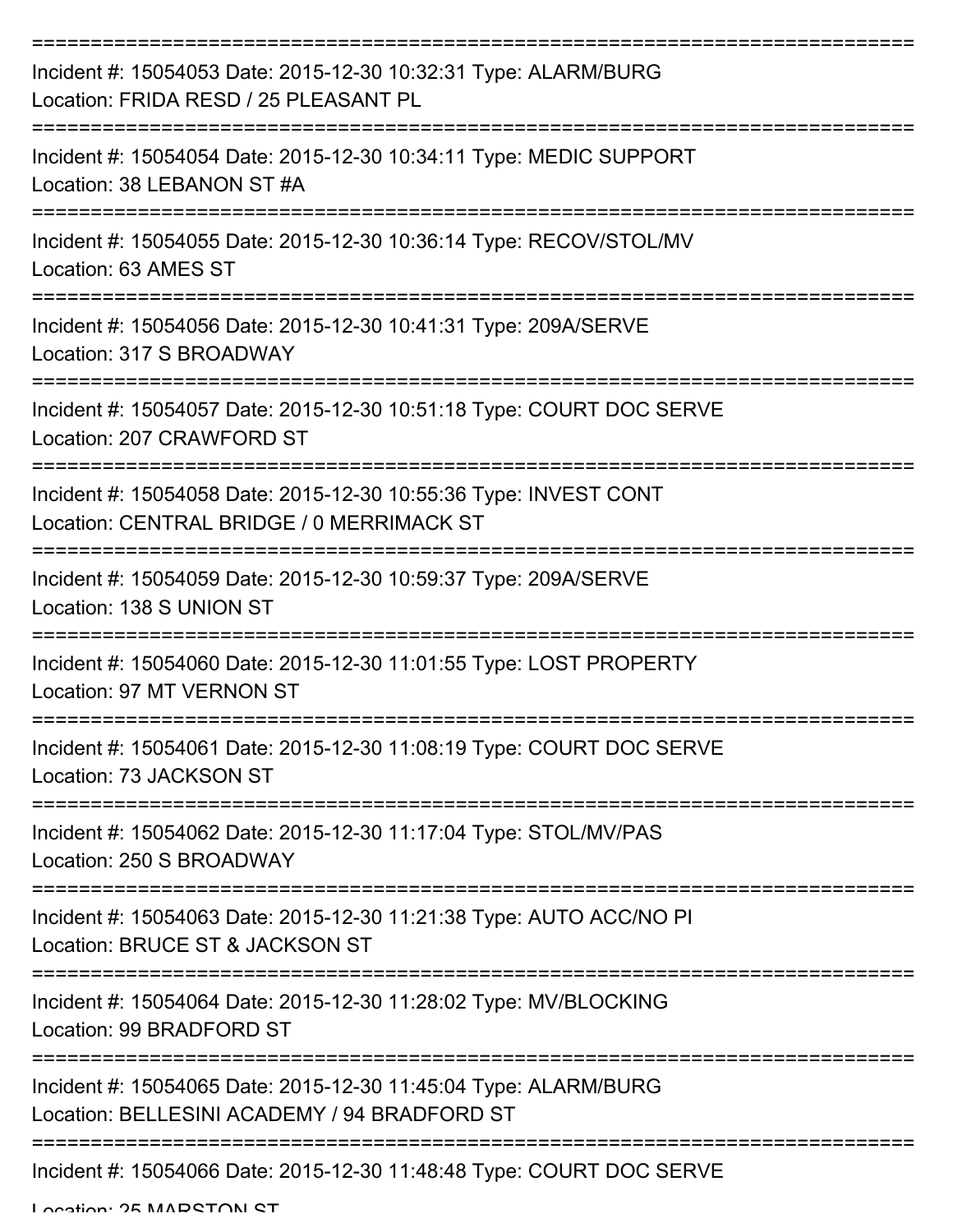| Incident #: 15054067 Date: 2015-12-30 12:01:14 Type: MAL DAMAGE<br>Location: 48 UNION ST FL 1ST                                |
|--------------------------------------------------------------------------------------------------------------------------------|
| Incident #: 15054068 Date: 2015-12-30 12:13:32 Type: LARCENY/PAST<br>Location: 11 THORNDIKE ST                                 |
| Incident #: 15054069 Date: 2015-12-30 12:17:07 Type: ASSSIT OTHER PD<br>Location: 685 ESSEX ST #2 FL 12                        |
| Incident #: 15054070 Date: 2015-12-30 12:45:14 Type: B&E/MV/PAST<br>Location: 2 MUSEUM SQ                                      |
| Incident #: 15054071 Date: 2015-12-30 12:58:02 Type: SUS PERS/MV<br>Location: GREATER LAWRENCE FAM.HLTH.CTR. / 34 HAVERHILL ST |
| Incident #: 15054072 Date: 2015-12-30 12:59:08 Type: DRUG VIO<br>Location: MARSTON ST & STORROW ST                             |
| Incident #: 15054073 Date: 2015-12-30 13:01:00 Type: KEEP PEACE<br>Location: 491 BROADWAY                                      |
| Incident #: 15054074 Date: 2015-12-30 13:02:21 Type: SUS PERS/MV<br>Location: GROVE ST & HIGH ST                               |
| Incident #: 15054075 Date: 2015-12-30 13:33:28 Type: LARCENY/PAST<br>Location: 6 CHICKERING ST                                 |
| Incident #: 15054076 Date: 2015-12-30 13:49:19 Type: B&E/MV/PROG<br>Location: LAWRENCE TRAINING SCHOOL / 530 BROADWAY          |
| Incident #: 15054077 Date: 2015-12-30 13:50:13 Type: FRAUD<br>Location: 19 SHERIDAN ST                                         |
| Incident #: 15054078 Date: 2015-12-30 14:01:19 Type: CK WELL BEING<br>Location: 4 FERRY ST #4                                  |
| Incident #: 15054079 Date: 2015-12-30 14:04:09 Type: DISABLED MV<br>Location: MT VERNON ST & S BROADWAY                        |
| Incident #: 15054080 Date: 2015-12-30 14:06:20 Type: ALARM/HOLD<br>Location: OZZIES PIZZA II / 197 PARKER ST                   |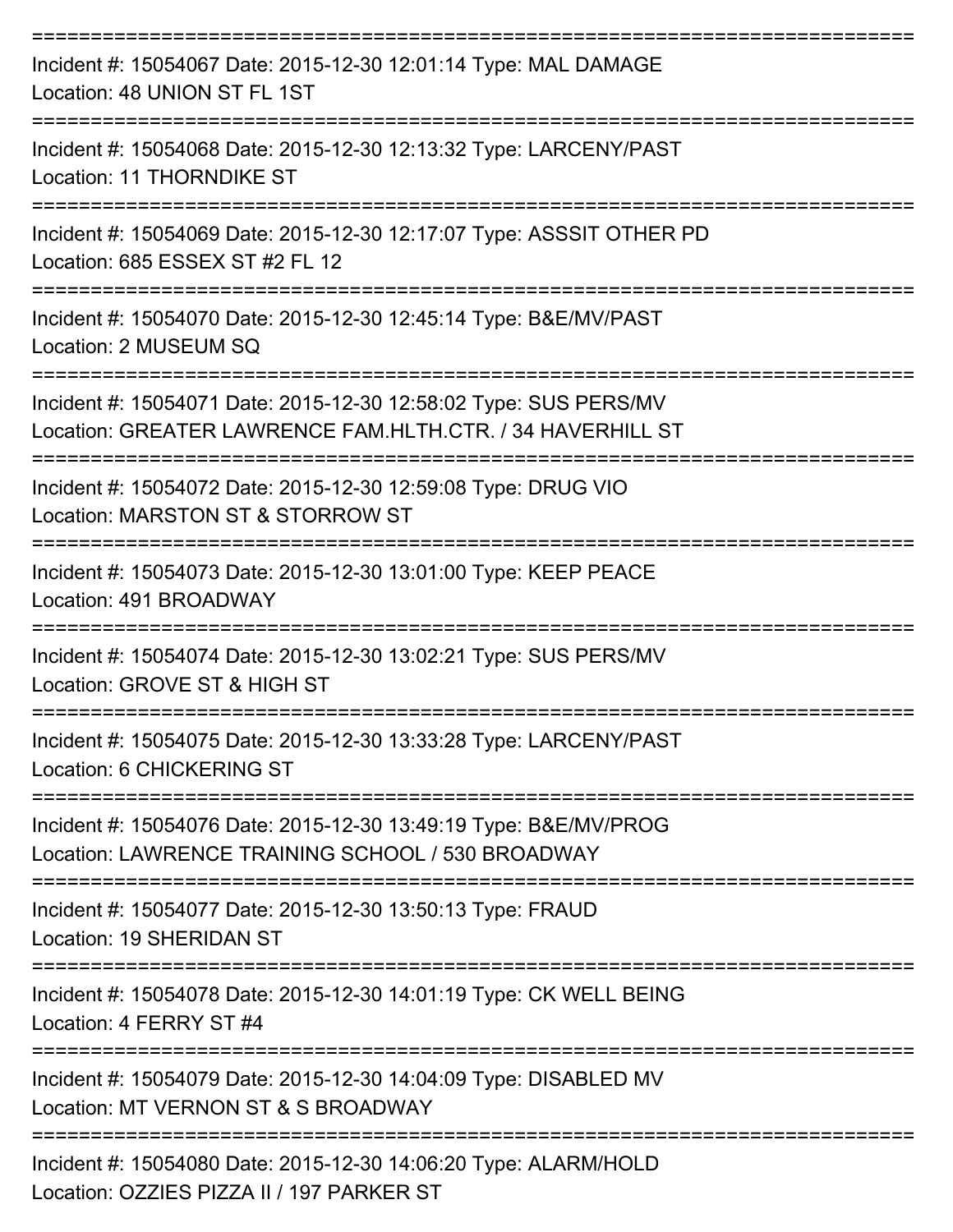| Incident #: 15054082 Date: 2015-12-30 14:09:45 Type: HIT & RUN M/V<br>Location: 280 SOUTH UNION ST                                                                |
|-------------------------------------------------------------------------------------------------------------------------------------------------------------------|
| Incident #: 15054081 Date: 2015-12-30 14:10:22 Type: AUTO ACC/NO PI<br>Location: AMHERST ST & ANDOVER ST                                                          |
| Incident #: 15054083 Date: 2015-12-30 14:17:11 Type: MV/BLOCKING<br>Location: BOXFORD ST & GARFIELD ST<br>===================================<br>================ |
| Incident #: 15054084 Date: 2015-12-30 14:34:55 Type: B&E FOLLOW UP<br>Location: 24 BROOKFIELD ST                                                                  |
| Incident #: 15054085 Date: 2015-12-30 14:41:01 Type: AUTO ACC/NO PI<br>Location: NUNEZ AUTO REPAIR / 188 WATER ST<br>=====================                        |
| Incident #: 15054086 Date: 2015-12-30 14:43:55 Type: TOW OF M/V<br>Location: 222 ESSEX ST                                                                         |
| Incident #: 15054087 Date: 2015-12-30 14:55:17 Type: SUS PERS/MV<br>Location: 10 GALE ST                                                                          |
| Incident #: 15054088 Date: 2015-12-30 15:26:29 Type: M/V STOP<br>Location: ANDOVER ST & BLANCHARD ST                                                              |
| Incident #: 15054089 Date: 2015-12-30 15:54:40 Type: MAN DOWN<br>Location: 52 OAK ST                                                                              |
| Incident #: 15054090 Date: 2015-12-30 16:16:27 Type: SUS PERS/MV<br>Location: 77 S UNION ST                                                                       |
| Incident #: 15054091 Date: 2015-12-30 16:43:05 Type: NEIGHBOR PROB<br>Location: 4 PLISCH WY                                                                       |
| Incident #: 15054092 Date: 2015-12-30 16:47:00 Type: UNWANTEDGUEST<br>Location: DUNKIN DONUTS / 61 S UNION ST                                                     |
| Incident #: 15054093 Date: 2015-12-30 17:00:01 Type: GENERAL SERV<br>Location: 47 WOODLAND ST                                                                     |
| Incident #: 15054094 Date: 2015-12-30 17:34:33 Type: M/V STOP<br>Location: BROADWAY & LOWELL ST                                                                   |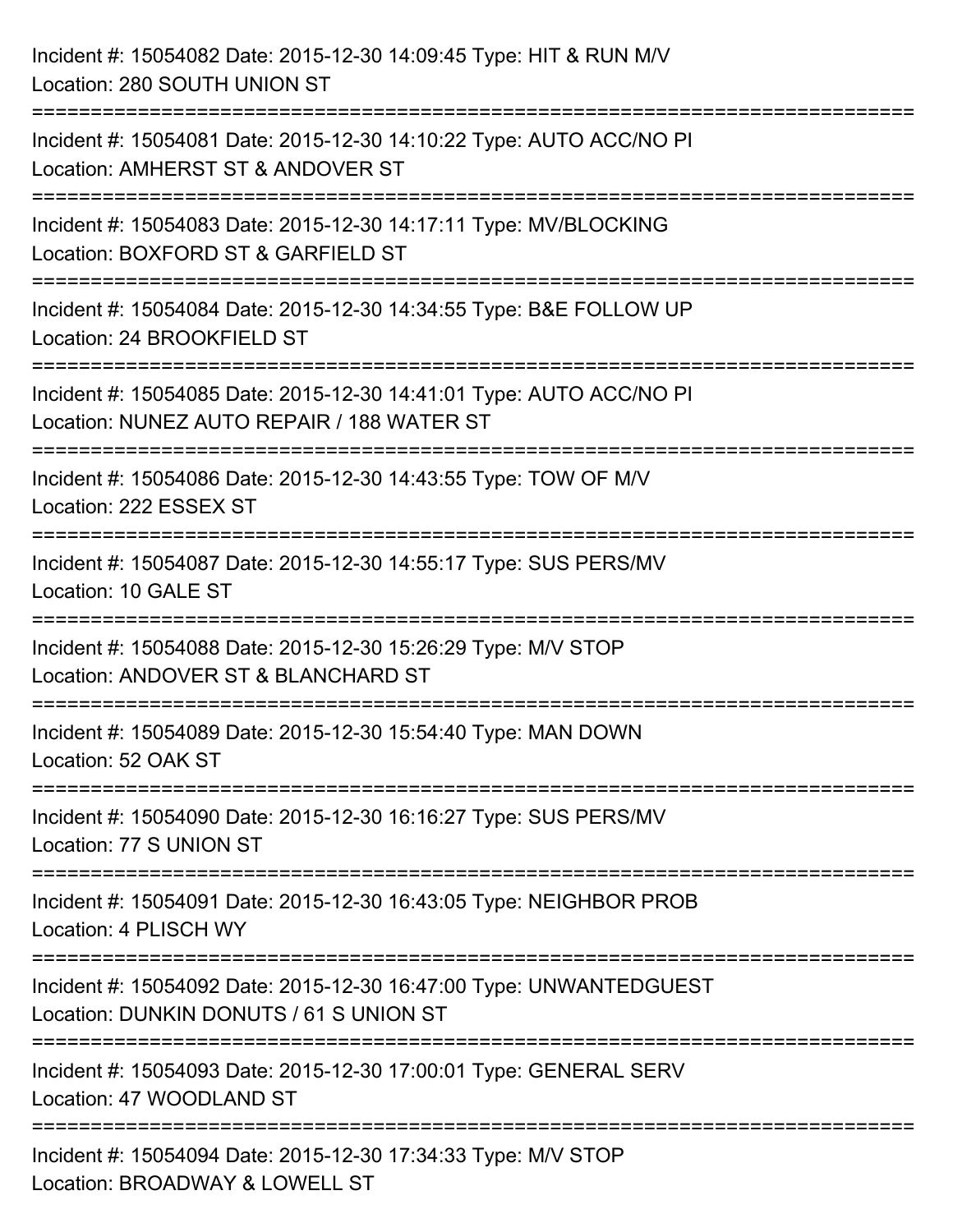| Incident #: 15054095 Date: 2015-12-30 17:44:08 Type: ALARM/BURG<br>Location: SOUTH LAWRENCE EAST SCHOOL / 165 CRAWFORD ST                |
|------------------------------------------------------------------------------------------------------------------------------------------|
| Incident #: 15054096 Date: 2015-12-30 17:46:16 Type: MEDIC SUPPORT<br>Location: 231 WATER ST #31                                         |
| Incident #: 15054097 Date: 2015-12-30 18:02:33 Type: 911 HANG UP<br>Location: 109 FERRY ST FL 3<br>===================================== |
| Incident #: 15054098 Date: 2015-12-30 18:15:59 Type: MISSING PERS<br>Location: 18 BELLEVUE ST                                            |
| Incident #: 15054099 Date: 2015-12-30 18:16:34 Type: M/V STOP<br>Location: GRAFTON ST & WINTHROP AV<br>========================          |
| Incident #: 15054100 Date: 2015-12-30 18:21:20 Type: M/V STOP<br>Location: CAMBRIDGE ST & S UNION ST                                     |
| Incident #: 15054101 Date: 2015-12-30 18:39:34 Type: GENERAL SERV<br>Location: 615 BROADWAY                                              |
| Incident #: 15054102 Date: 2015-12-30 18:57:53 Type: GENERAL SERV<br>Location: FRANKLIN ST & VALLEY ST                                   |
| Incident #: 15054103 Date: 2015-12-30 19:11:00 Type: HIT & RUN M/V<br>Location: PRIMO'S LIQUORS / 450 HAVERHILL ST                       |
| Incident #: 15054104 Date: 2015-12-30 19:11:10 Type: ALARM/BURG<br>Location: LAWRENCE BOYS + GIRLS CLUB / 136 WATER ST                   |
| Incident #: 15054105 Date: 2015-12-30 19:15:20 Type: TOW OF M/V<br>Location: 100 HAWTHORNE WAY                                           |
| ======================<br>Incident #: 15054106 Date: 2015-12-30 19:22:43 Type: 209A/VIOLATION<br>Location: 18 HOBSON ST FL 1             |
| Incident #: 15054107 Date: 2015-12-30 19:29:04 Type: AUTO ACC/NO PI<br>Location: ANDOVER ST & PACKARD ST                                 |
| Incident #: 15054108 Date: 2015-12-30 20:09:16 Type: M/V STOP<br>Location: COMMON ST & LAWRENCE ST                                       |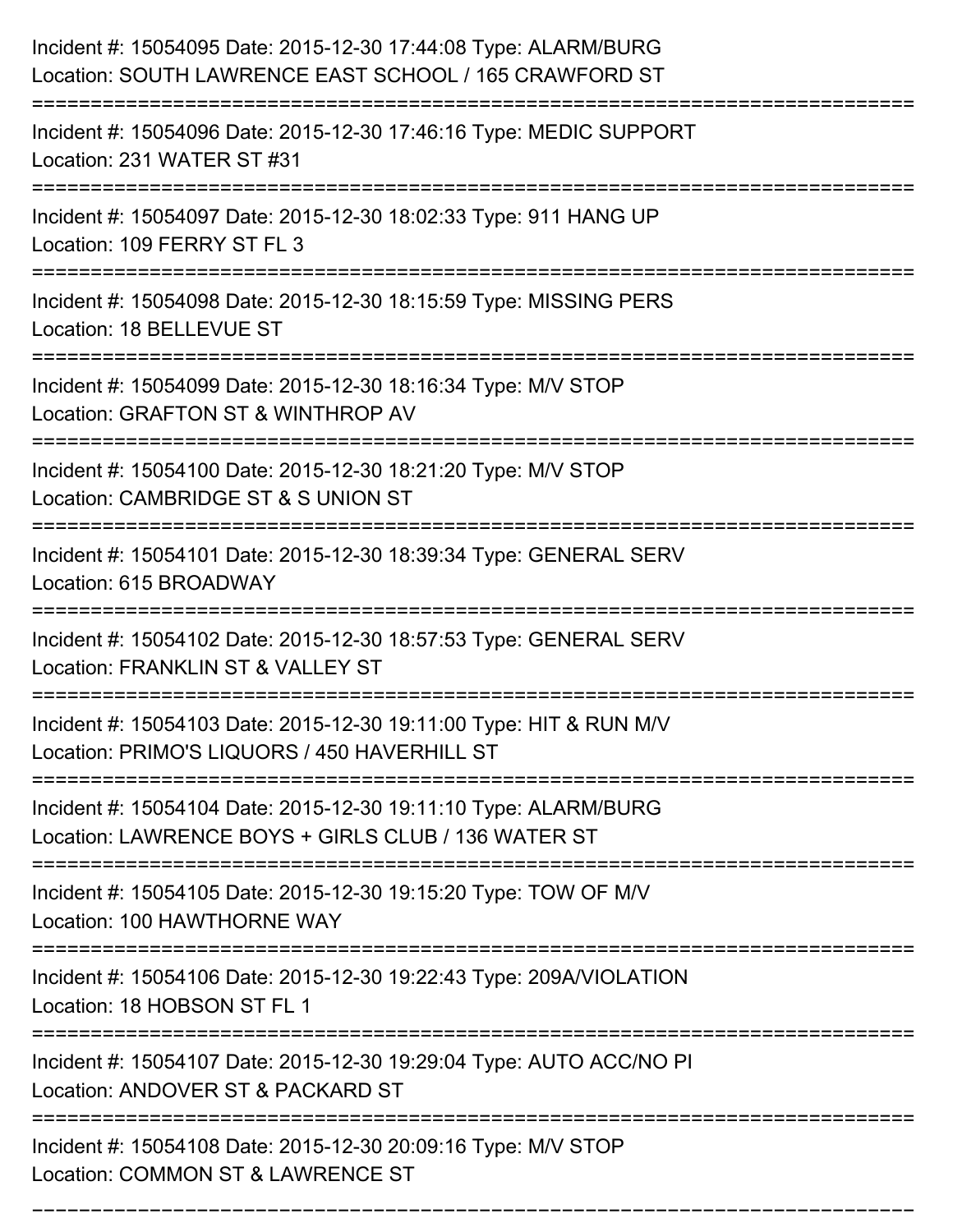| Incident #: 15054110 Date: 2015-12-30 20:11:15 Type: MEDIC SUPPORT<br>Location: 5 DANFORTH ST                                                              |
|------------------------------------------------------------------------------------------------------------------------------------------------------------|
| Incident #: 15054109 Date: 2015-12-30 20:11:39 Type: ALARM/HOLD<br>Location: CARIBE CALLING CENTER / 105 JACKSON ST                                        |
| Incident #: 15054111 Date: 2015-12-30 20:23:48 Type: THREATS<br>Location: 16 BEACONSFIELD ST                                                               |
| Incident #: 15054112 Date: 2015-12-30 20:38:14 Type: B&E/PAST<br>Location: 14 MAGINNIS AV #53                                                              |
| Incident #: 15054113 Date: 2015-12-30 20:46:05 Type: WARRANT SERVE<br>Location: 141 AMESBURY ST                                                            |
| Incident #: 15054114 Date: 2015-12-30 20:51:56 Type: HIT & RUN M/V<br>Location: BROADWAY & CONCORD ST                                                      |
| Incident #: 15054115 Date: 2015-12-30 20:58:04 Type: M/V STOP<br>Location: BROADWAY & CANAL ST<br>===============================                          |
| Incident #: 15054116 Date: 2015-12-30 20:58:10 Type: VIO CITY ORD<br><b>Location: BICKNELL TER</b>                                                         |
| Incident #: 15054117 Date: 2015-12-30 21:08:04 Type: NOISE ORD<br>Location: 141 AMESBURY ST #308                                                           |
| Incident #: 15054118 Date: 2015-12-30 21:13:59 Type: ALARM/BURG<br>Location: ESTRELLA LAW OFFICES / 300 ESSEX ST FL 2<br>--------------------------------- |
| Incident #: 15054119 Date: 2015-12-30 21:27:32 Type: ALARM/BURG<br>Location: HONEY DEW DONUTS / 342 BROADWAY                                               |
| Incident #: 15054120 Date: 2015-12-30 21:46:16 Type: M/V STOP<br>Location: BROADWAY & LOWELL ST<br>:===========================                            |
| Incident #: 15054121 Date: 2015-12-30 21:46:55 Type: M/V STOP<br>Location: BROADWAY & LOWELL ST                                                            |
| Incident #: 15054122 Date: 2015-12-30 21:47:27 Type: M/V STOP<br>Location: BROADWAY & LOWELL ST                                                            |
|                                                                                                                                                            |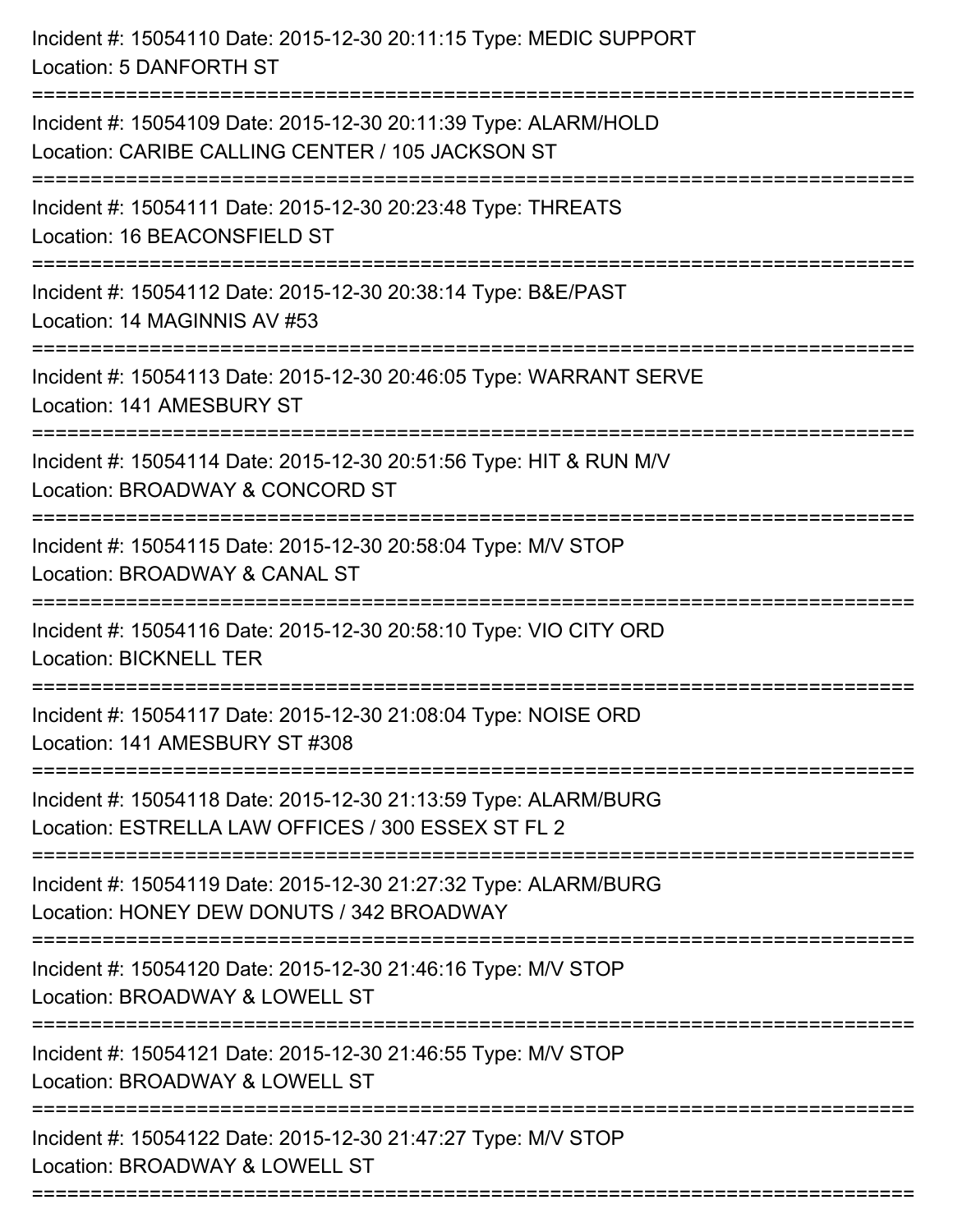Location: BROADWAY & LOWELL ST =========================================================================== Incident #: 15054124 Date: 2015-12-30 21:49:05 Type: M/V STOP Location: BROADWAY & LOWELL ST =========================================================================== Incident #: 15054125 Date: 2015-12-30 21:49:39 Type: SELECTIVE ENF Location: BROADWAY & LOWELL ST =========================================================================== Incident #: 15054126 Date: 2015-12-30 22:01:23 Type: A&B D/W PAST Location: 175 ESSEX ST =========================================================================== Incident #: 15054127 Date: 2015-12-30 22:13:30 Type: ALARM/BURG Location: ESPERANZA ACADEMY / 198 GARDEN ST =========================================================================== Incident #: 15054128 Date: 2015-12-30 22:38:52 Type: VIO CITY ORD Location: 88 KNOX ST =========================================================================== Incident #: 15054129 Date: 2015-12-30 22:49:29 Type: ALARM/BURG Location: PUBLIC PROP / 1 AUBURN ST =========================================================================== Incident #: 15054130 Date: 2015-12-30 22:51:48 Type: CK WELL BEING Location: 75 FARNHAM ST =========================================================================== Incident #: 15054131 Date: 2015-12-30 23:00:59 Type: MEDIC SUPPORT Location: 251 S BROADWAY FL 2 =========================================================================== Incident #: 15054132 Date: 2015-12-30 23:06:03 Type: ROBBERY ARMED Location: THORNTON AV & WATER ST =========================================================================== Incident #: 15054133 Date: 2015-12-30 23:25:07 Type: INVESTIGATION Location: 90 LOWELL ST =========================================================================== Incident #: 15054134 Date: 2015-12-30 23:25:25 Type: INVESTIGATION Location: 90 LOWELL ST =========================================================================== Incident #: 15054135 Date: 2015-12-30 23:25:45 Type: INVESTIGATION Location: 90 LOWELL ST =========================================================================== Incident #: 15054136 Date: 2015-12-30 23:26:00 Type: INVESTIGATION Location: 90 LOWELL ST ===========================================================================

Incident #: 15054137 Date: 2015 12 30 23:26:13 Type: INVESTIGATION